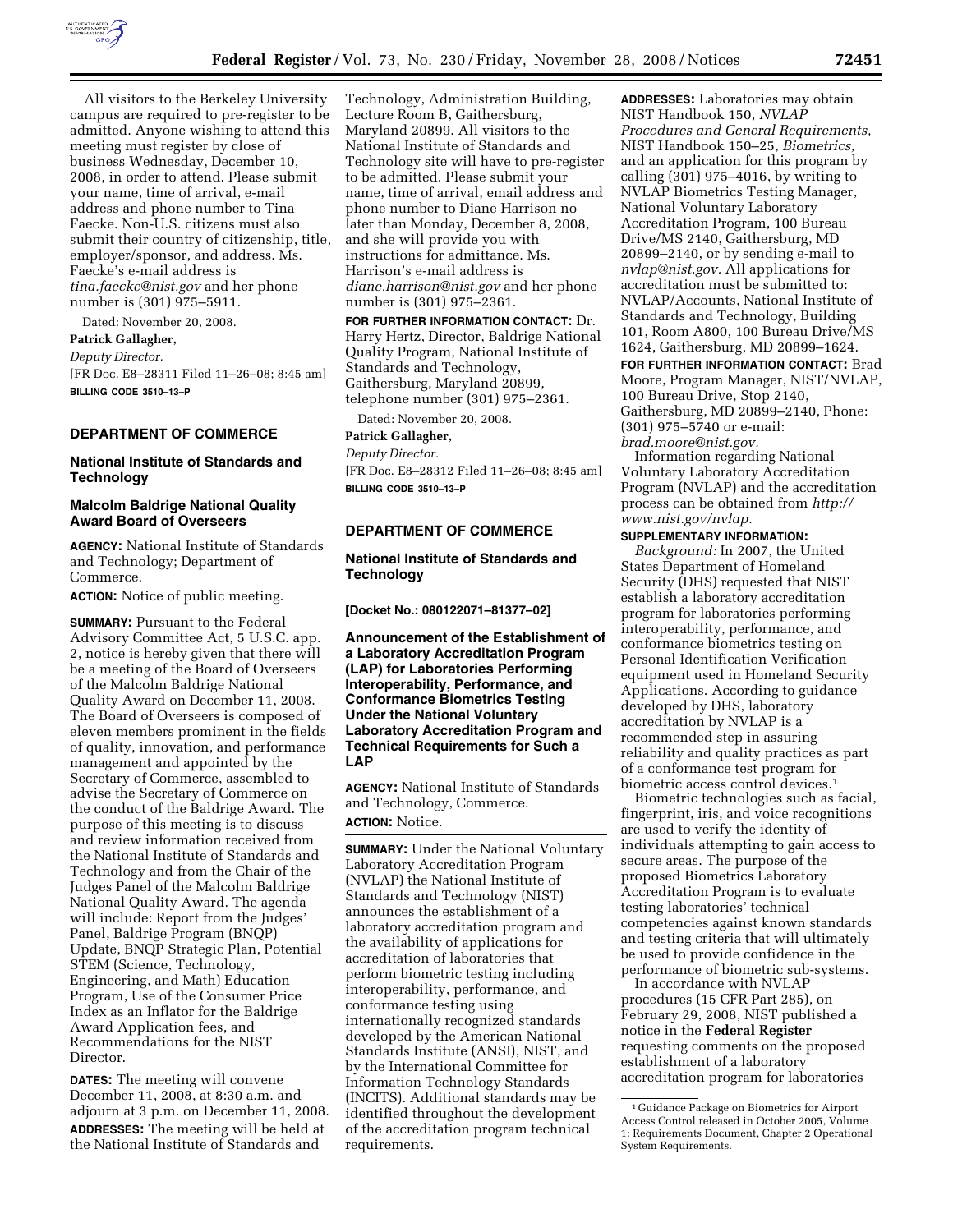performing testing, interoperability, performance, and conformance biometrics testing under the National Voluntary Laboratory Accreditation Program (73 FR 11093). The comment period closed on March 31, 2008. Five responses to this request for comments were received and are summarized below. NVLAP held a public workshop on July 1, 2008 to solicit further comments on the establishment of a Biometrics Testing LAP and on the technical requirements to be associated with the LAP. A transcript of the workshop question and answer session is available on request from NVLAP, National Institute of Standards and Technology, 100 Bureau Drive, Mail Stop 2140, Gaithersburg, Maryland 20899–2140; phone 301–975–4016; fax 301–926–2884; e-mail: nvlap@nist.gov.

#### **Summary of Comments**

Four of five comments received supported NIST's establishment of an accreditation program to recognize the competence of biometrics testing laboratories in support of DHS. Two responses were from testing laboratories (one non-profit and one for-profit) that provide standards-based performance testing of biometrics technologies. One response was from a state department of justice. One response was from a provider (vendor) of biometric identity management systems, applications and services. The fifth response, from a nonprofit accreditation body, stated that there was no need for a government program since there were four nationally and internationally recognized U.S. private sector laboratory accreditation bodies capable of offering this type of accreditation.

#### **Determination**

DHS requirements are intended to set a level field for vendors seeking to demonstrate that their equipment meets federal, state and local procurement and grant guidance requirements. These requirements stipulate that vendor equipment must undergo type testing by a third party laboratory that has been accredited by a recognized laboratory accreditation body to specific requirements for laboratories conducting biometric performance testing. These specific requirements include the required minimum performance standard for the enrollment, matching and transaction time metrics for biometric subsystems. Requirements for airport access control systems are further documented in the 2005 TSA Guidance Package. DHS requirements also stipulate the need to ensure consistency across laboratories that perform biometrics subsystem

testing. The current estimate of the number of laboratories that are likely to seek accreditation under this program is between three and five.

There are no recognized laboratory accreditation bodies in the private sector that currently meet DHS requirements. Of the five nationally and internationally recognized private sector bodies currently in operation, only one offers accreditation in the general Information Technology field of testing, and none offer accreditation to the DHSstipulated specific program requirements for biometrics testing.

In addition, the expertise to competently run specific biometrics tests called out by DHS has not been widely demonstrated in the private sector and tests have not been conducted extensively on commercial equipment to date. Test method execution and test result consistency and comparability are critical issues in biometrics testing based on the new applications of biometrics for identity management in homeland security. NIST technical staff are leading and participating in the development of many of these test methods A laboratory accreditation organization with published accreditation requirements for biometrics testing laboratories, an active proficiency testing program for all participating laboratories, and access to technical experts in the testing methodology associated with new applications of biometrics for identity management in homeland security is needed to support this DHS program. There is no existing private sector program that meets these requirements.

Based on careful analysis of comments received both during the public comment period and in the public workshop, and a detailed review of DHS requirements, the Chief of NVLAP has determined that the establishment of a LAP for laboratories performing inoperability, performance, and conformance biometrics testing on Personal Identification Verification equipment used in Homeland Security Applications best meets government needs.

This notice is issued in accordance with NVLAP procedures and general requirements, found in Title 15 Part 25 of the Code of Federal Regulations.

NVLAP provides an unbiased, thirdparty evaluation and recognition of competence. NVLAP accreditation signifies that a laboratory has demonstrated that it operates in accordance with NVLAP management and technical requirements pertaining to quality systems, personnel, accommodation and environment, test and calibration methods, equipment,

measurement traceability, sampling, handling of test and calibration items, and test and calibration reports.

NVLAP accreditation does not imply any guarantee (certification) of laboratory performance or test/ calibration data. NVLAP accreditation is a finding of laboratory competence.

Technical Requirements for the Accreditation Process: NVLAP assessments are conducted in accordance with the National Voluntary Laboratory Accreditation Program regulations, which are found at 15 CFR part 285. NVLAP accreditation is in full conformance with relevant standards of the International Organization for Standardization (ISO) and the International Electrotechnical Commission (IEC), including ISO/IEC 17025.

Accreditation is granted to a laboratory following successful completion of a process, which includes submission of an application and payment of fees by the laboratory, a review of the laboratory management system documentation, an on-site assessment by technical experts, participation in proficiency testing, and resolution of any management system or technical nonconformities identified during any phase of the application process. The accreditation is formalized through issuance of a Certification of Accreditation and Scope of Accreditation.

General requirements for accreditation are given in NIST Handbook 150, *NVLAP Procedures and General Requirements*. The specific technical and administrative requirements for the program for accreditation of laboratories that test biometrics are given the draft NIST Handbook 150–25, *Biometrics*. Laboratories must meet all NVLAP criteria and requirements in order to become accredited. To be considered for accreditation, the applicant laboratory must provide a completed application to NVLAP, pay all required fees, agree to conditions for accreditation, and must be competent to perform the tests prescribed in the standard.

*Application Requirements:* (1) Legal name and full address of the laboratory; (2) Ownership of the laboratory; (3) Authorization Representative's name and contact information; (4) Names, titles, and contact information for laboratory staff nominated to serve as Approved Signatories of test and calibration reports that reference NVLAP accreditation; (5) Organization chart defining relationships that are relevant to performing testing and calibrations covered in the accreditation request; (6) General description of